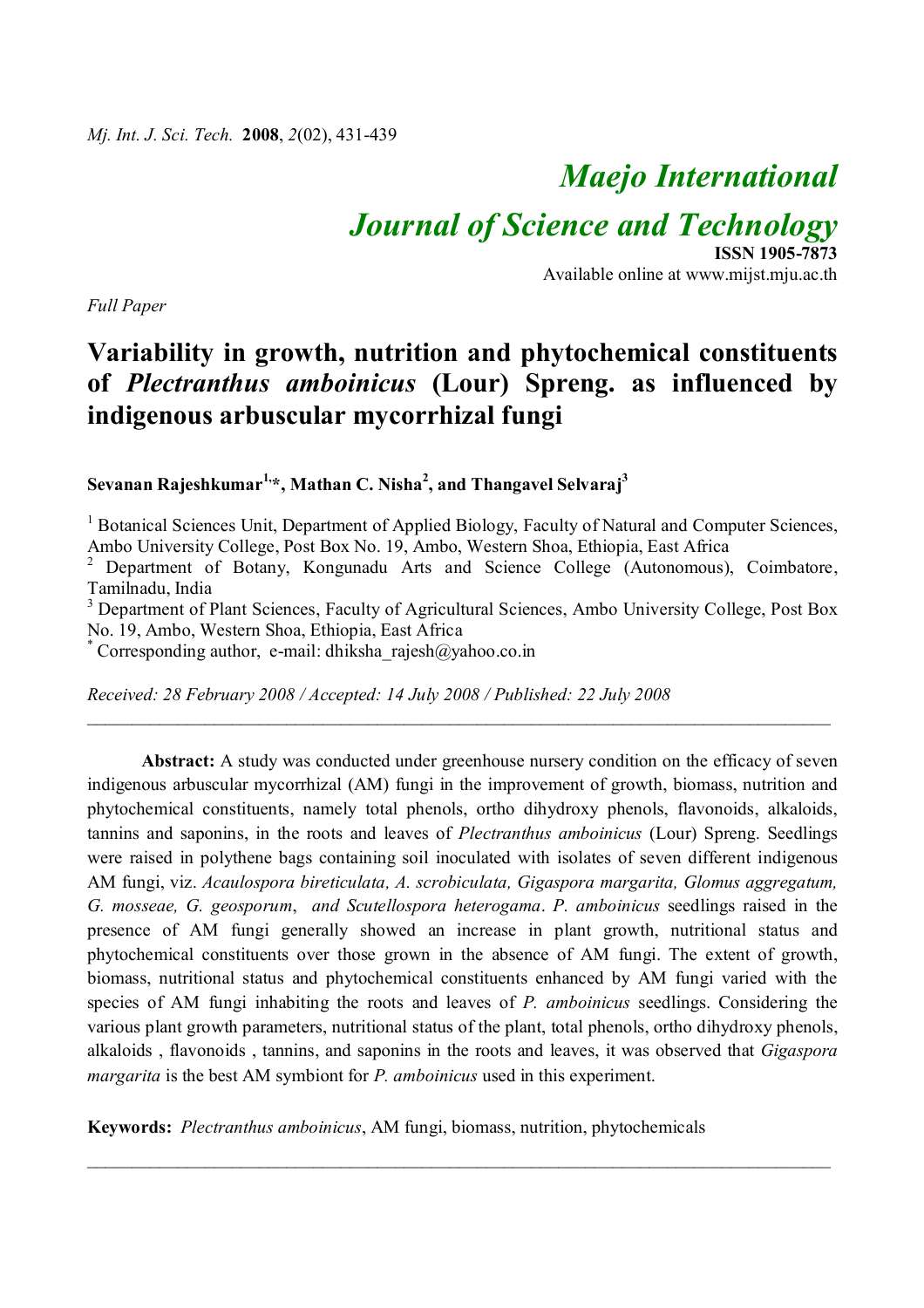#### **Introduction**

The introduction of beneficial organisms into soil is a present crux of applied mycorrhizal research. Utilisation of mycorrhizal biofertilisers in the cultivation of medicinal and aromatic plants is of recent interest. Arbuscular mycorrhizal (AM) fungi have been used to enhance the plant growth and yield of medicinal crops and to help maintain good soil health and fertility that contributes to a greater extent to a sustainable yield and good quality of the products [1]. The activity has gained momentum in recent years due to the higher cost and hazardous effects of heavy doses of chemical fertilisers. These fungi are a ubiquitous group of soil fungi colonising the roots of plants belonging to more than 90% of the plant families [2]. These zygomycetous fungi represent an important component in the soil microbial biomass due to their ubiquity and their direct involvement in essential processes at the plantsoil interface [3]. Interest in this association is mainly because of the manifold benefits conferred on the host by the fungi. They are known to improve the nutritional status of plants as well as their growth and development, and to protect plants against root pathogens and confer resistance to drought and soil saline condition [4]. With over 130 species of AM fungi recognised and classified [5] and the wide host range they inhabit, there exists a wide variation in the ways they benefit the host, which in turn are related to the extent of the colonisation of host roots by the fungus. The extent of the root colonisation varies with several soil and climatic factors apart from the host involved. However, these fungi show a preferential colonisation to hosts and thus the extent to which the host benefits depends of the fungal species involved in the symbiosis [6]. The existence of inter- and intra-specific variations among the plant species involved in relation to their phosphorus requirement and the ability of the host to translocate the native soil phosphorus further determine the efficacy of these fungi [7]. Thus it is essential to screen for an efficient AM fungus for a particular host in order to harness the maximum benefit from the fungus. Furthermore, since AM fungi cannot be grown on laboratory media, production of a large quantity of the inoculum for inoculation of the soil under field conditions is difficult. Nevertheless, since most of the commercially important medicinal crops are raised under nursery conditions before being transplanted to the main field, the inoculation of soil in the nursery would not only result in the saving of the inoculum needed but also help in better establishment of the transplanted seedlings.

There are few published reports on the influence of AM fungi on the growth, nutrition and phytochemical constituents of medicinal plants [1,8,9,]. Indian borage (*Plectranthus amboinicus* Lour. Spreng.) is an important medicinal plant largely used in Indian siddha medicine and the leaves are used for the treatment of urinary diseases, epilepsy , chronic asthma, cough, bronchitis, and malarial fever, in addition to acting as a powerful aromatic carminative. Hence the present investigation was done to screen for an efficient AM fungus for *P. amboinicus* and also to study the effects of the association on the growth, biomass, nutritional status and phytochemicals, viz. total phenols, ortho di-hydroxy phenols, alkaloids, flavonoids, tannins and saponins in the leaves and roots of *P. amboinicus*.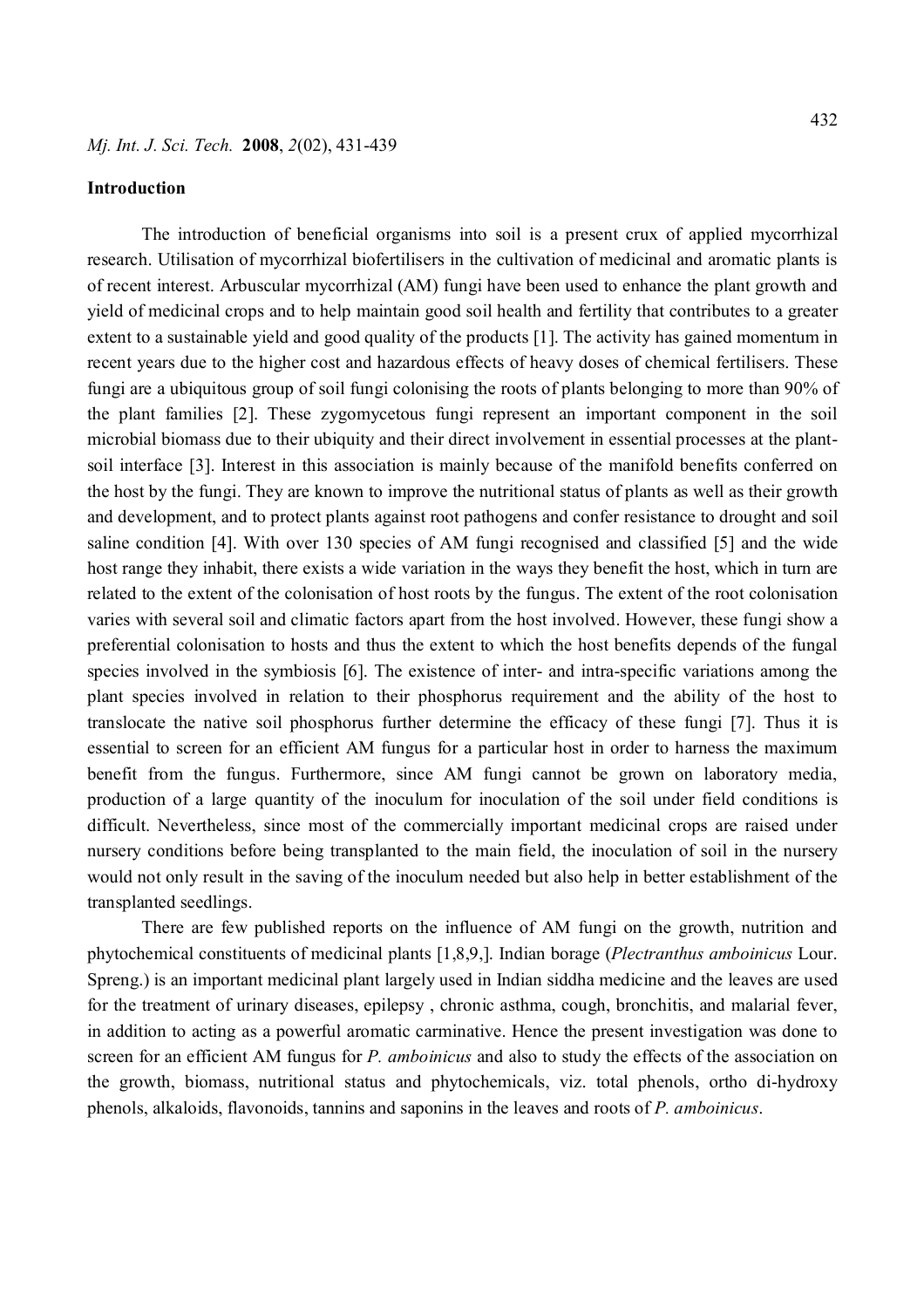#### **Materials and Methods**

This investigation was carried out under nursery condition in a glass house. The soil used in this study was collected from an uncultivated field at a depth of 0-30 cm and was classified as fine, entisol, isohyperthermic kanhaplustalfs. The soil pH was 7.2 (1:10 soil to water extract ratio), and it contained 2.7 ppm available phosphorus (extractable with  $NH_4F + HCl$ ) and an indigenous AM fungal population of 60 spores/50 g of soil. Nursery was raised by sterilising the seeds of *P. amboinicus* with 5% chloramine T solution for 30 min, then washing and sowing in poly bags (10 x 15 cm) containing sterilised soil: vermiculite mix (1:1v/v). Ruakura nutrient solution at 50ml per poly bag was applied once in 10 days. After 30 days seedlings were transplanted to polythene bags of size 25 x 15 cm containing 2 kg of unsterilised soil:sand:compost in the ratio of  $2:1:0.5$  (v/v/v).

The AM fungal species used in this study (Table 1) were isolated from the rhizosphere soil of Indian borage cultivated at the herbal garden of Tamil University, Tamilnadu, India. These AM fungal species were isolated by using wet sieving and decanting technique [10]. The species level identification of different AM fungal species was done following the keys provided by Trappe [11] and Schenck and Perez [12]. These fungi were multiplied using sterilised sand:soil mix (1:1 v/v) as the substrate and onion as the host. After 90 days of growth, shoots of onion was severed and the substrate containing hyphae, spores and root bits was air dried and used as inoculum. The inoculum potential (IP) of each culture was estimated adopting the Most Probable Number (MPN) method as outlined by Porter [13]. The soil in each polythene bag was mixed with this inoculum at different rates so as to maintain an initial IP of 12,500 per polythene bag. Each bag containing the potting mixture, with or without AM inoculum as the treatment may be, was planted with one seedling of *P. amboinicus*. One set of plants without inoculation was the control. Each treatment with 5 replications was maintained in a glass house and watered regularly so as to maintain the field capacity of the soil. Ruakura plant nutrient solution [3] without phosphate was added to the polythenebags at the rate of 50 ml per polythene bags once in 15 days.

Ninety days after transplanting, the plants were harvested for determination of the mycorrhizal status, growth response, nutritional status and phytochemical constituents. Plant height was measured from soil surface to the growing tip of the plant. Dry biomass was determined after drying the plant sample at 60<sup>o</sup>C to a constant weight in a hot air oven. Soil sample (50 g) was collected from each polythene bag and subjected to wet sieving and decantation method as outlined by Gerdemann and Nicolson [10] to estimate the population of spores. The root system was removed and assessed for AM fungal infection by the grid-line intersect method [14] after clearing the roots with 10% KOH and staining with trypan blue (0.02%) as described by Phyllips and Hayman [15]. Estimation of soil aggregates (<50µm size), which indirectly denote the extent of external hyphae in soil, was done as described by Van Bavel [16].

Phosphorus and potassium content of the plant tissue were determined by employing the vanadomolybdate phosphoric yellow colour and flame photometric method [17] respectively. Atomic absorption spectrophotometry was employed to estimate zinc, copper and iron content of the plant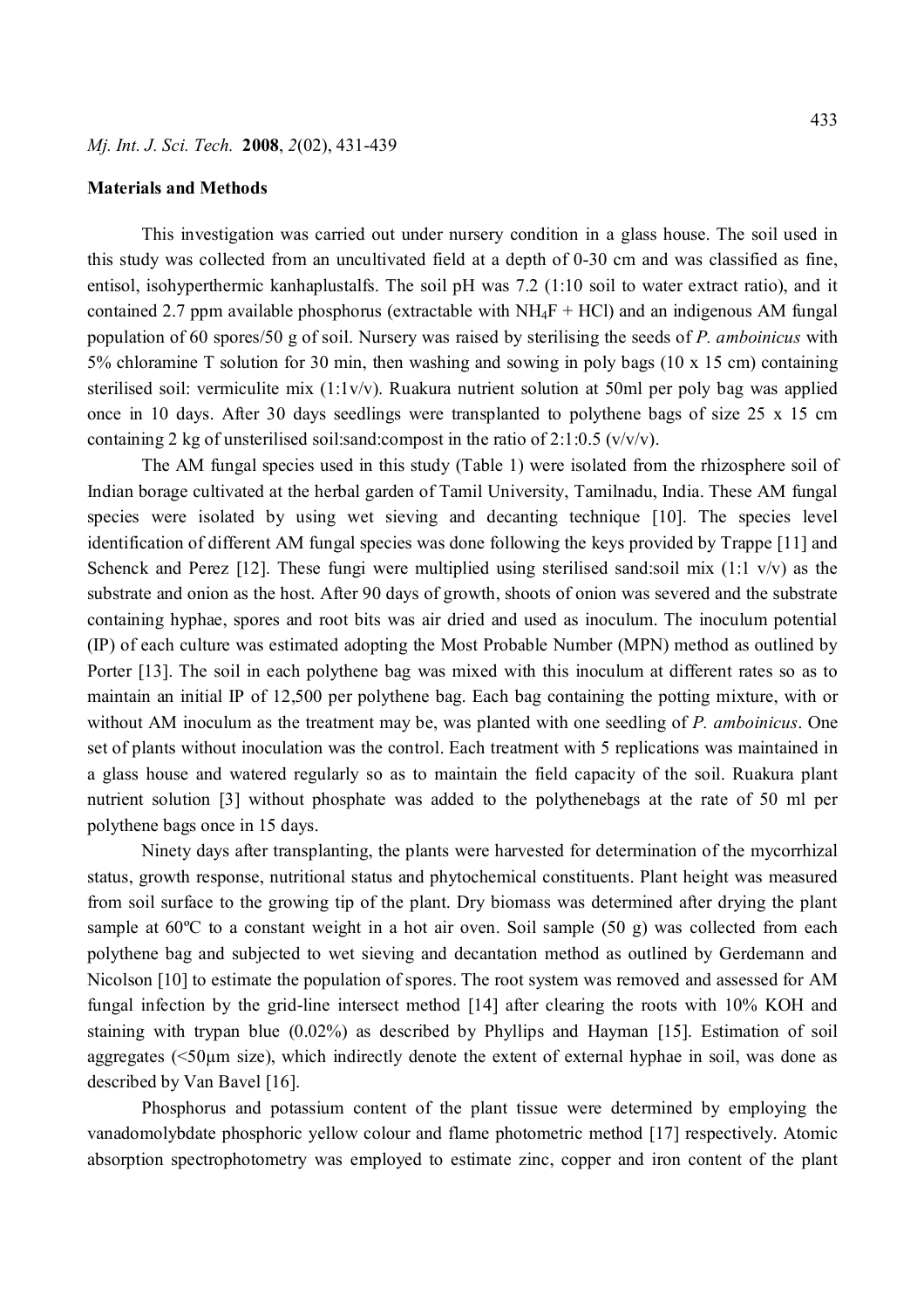samples, using respective hollow cathode lamps. Sturdiness quotient, biovolume index (a measure of the total volume of a seedling), and quality index, which reflects the quality of a seedling, were determined using the formulae given by Hatchell [18]. The content of secondary metabolites, viz. total phenols [19], ortho dihydroxy phenols [20], flavonoids, tannins, saponins, and alkaloids in the leaves of the tested plants, were assayed according to the methods described by Sadasivam and Manickam [21] and Zakaria [22]. The data thus generated were subjected to statistical analysis of completely randomised block design and the means were separated by Duncan's Multiple Range Test (DMRT) [23].

#### **Results and Discussion**

In the field survey, Indian borage plants growing in uncultivated P-deficient sandy loam soils were almost the same as those growing in cultivated soils. Microscopic examination of their roots revealed extensive colonisation by AM fungi with 94.5% level of infection. A large number of inter and intra-matrical vesicles were noticed between 120µm and 140µm in size. The vesicles were globose to subglobose and the subtending hyphae were simple. Based on the morphological characters, the AM fungal isolate was identified as *Glomus* species. Altogether seven AM fungi were isolated from rootzone soils and identified (Table 1). Among them *Glomus aggregatum* and *Gigaspora margarita* were predominant. However, *Acaulospora* and *Scutellospora* rarely occurred. Soil-borne auxiliary cells of *Gigaspora* and *Scutellospora* were also isolated and identified.

| Treatment                  | Plant height (cm) |                   | Plant dry weight (g/plant) |                   |  |
|----------------------------|-------------------|-------------------|----------------------------|-------------------|--|
|                            | Shoot             | Root              | Shoot                      | Root              |  |
| Control (without AM fungi) | 62.0a             | 23.5a             | 16.5a                      | 12.5a             |  |
| Acaulospora bireticulata   | 68.6b             | 28.6b             | 19.8 <sub>b</sub>          | 18.2 <sub>b</sub> |  |
| Acaulospora scrobiculata   | 66.4b             | 28.2 <sub>b</sub> | 18.8b                      | 17.5c             |  |
| Gigaspora margarita        | 90.6d             | 52.4d             | 24.5d                      | 23.2d             |  |
| Glomus aggregatum          | 84.5cd            | 42.0cd            | 23.8c                      | 19.9 <sub>b</sub> |  |
| Glomus geosporum           | 72.4c             | 34.5c             | 20.2bc                     | 19.8 <sub>b</sub> |  |
| Glomus mosseae             | 86.5d             | 46.2cd            | 24.0c                      | 20.4cd            |  |
| Scutellospora heterogama   | 68.5b             | 29.2 <sub>b</sub> | 19.2 <sub>b</sub>          | 17.6c             |  |

**Table 1.** Different native AM fungi and their influence on growth of *P. amboinicus*

Note: Means ( $n = 5$ ) in each column followed by the same letter are not significantly different ( $p <$ 0.05) from each other according to DMR test.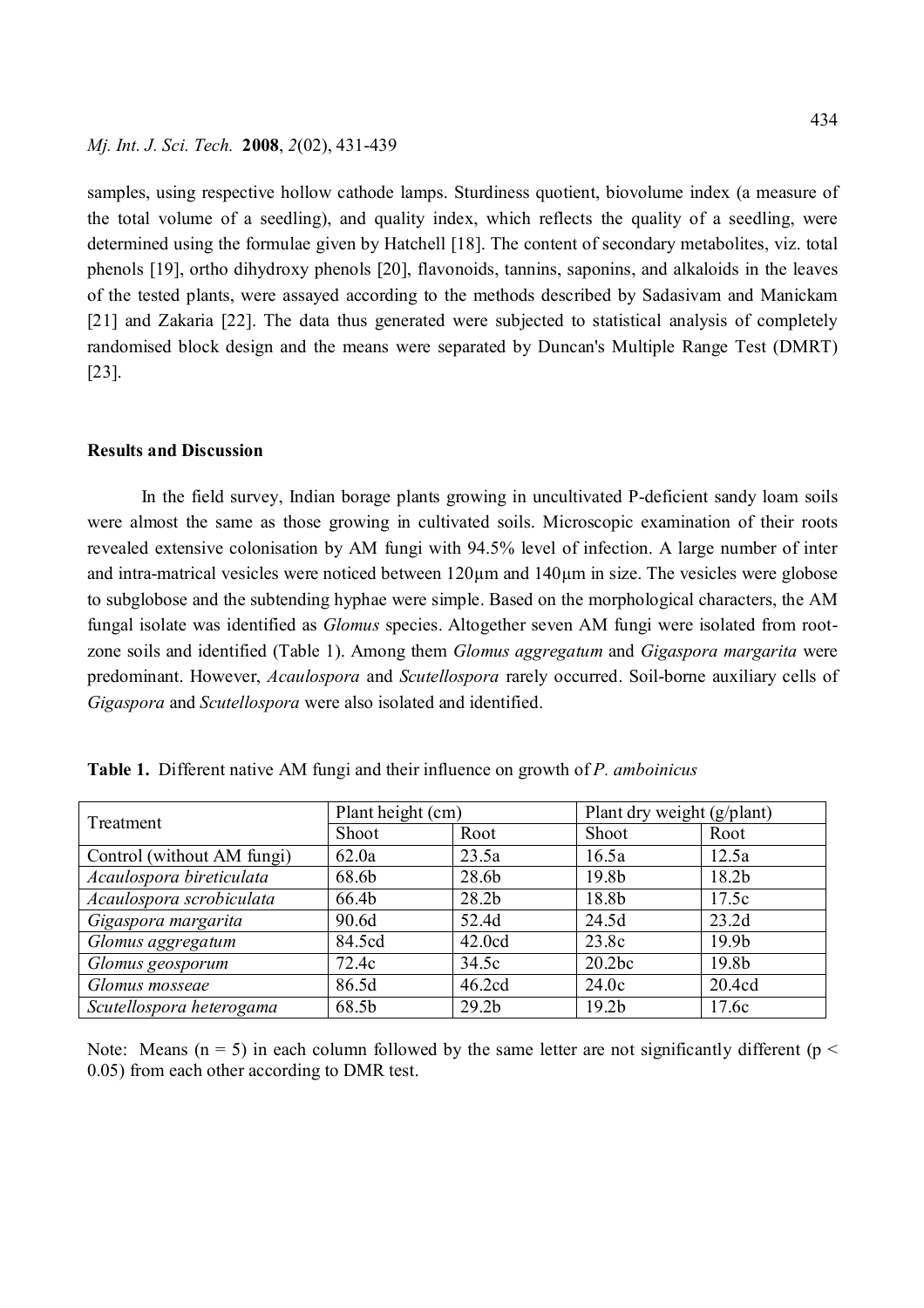The growth response, nutritional status and mycorrhizal development of plants raised in sandy loam soils were assessed for the impact of inoculation with different native AM fungi. The responses of the Indian borage plants to inoculation with different AM fungi were found to be varied. Mycorrhizal inoculation resulted in a significant increase in height, biomass, nutrient content and phytochemical constituents of *P. amboinicus* seedlings. However, there was no positive correlation between plant growth parameters and mycorrhizal colonisation. Earlier studies also showed the same trend for medicinal plants subjected to AM inoculation [1,9, 24-25] and these studies also indicated the host preference to the AM fungi. Bagyaraj and Varma [4] and Jeffries [26] stressed the need for selecting efficient native AM fungi for plant species. The present study conducted with an objective of screening for an efficient indigenous AM fungi for *P. amboinicus* seedlings has also resulted in varied plant growth responses to different AM fungi.

Mycorrhizal treatments resulted in an increase in the number of spores in the rhizosphere soils and this was maximum with *Gigaspora margarita* followed by *Glomus mosseae*. It is well known that enhanced nutritional status of a plant is manifested in its improved growth [26]. *P. amboinicus* plants grown in the presence of AM fungi showed a general increase in such growth parameters as plant height and total dry weight as against those grown in soils uninoculated with AM fungi (Table 1). The nutritional status of *P. amboinicus* seedlings, viz. phosphorus, potassium, zinc, copper and iron content, was also significantly higher in plants raised in soil inoculated with AM fungi (Table 2). Seedlings raised in the presence of *Gigaspora margarita* showed an increase of 108%, 81%, 82%, 80.5% and 82.5% in the tissue P, K, Zn, Cu and Fe content respectively as compared to seedlings raised as uninoculated control. The extent of increase in plant P, K, Zn, Cu and Fe content varied

among the fungi studied with seedlings grown in the presence of *Gigaspora margarita* containing significantly highest content of these nutrients, followed by those grown in the presence of *Glomus aggregatum* and *G. mosseae*. Such a variation in the plant nutrient status in relation to the fungal species for other medicinal plant species is well documented [1,24]. The enhancement in growth and nutritional status is also related to the per cent root colonisation apart from several soil and environmental factors.

The phytochemical constituents total phenols (ortho di-hydroxy phenols, flavonoids, alkaloids, tannins and saponins) of *P. amboinicus* seedlings were found to be significantly higher in plants raised in soil inoculated with AM fungi (Table 3), with seedlings raised in the presence of *Gigaspora margarita* showing the most increase of all phytochemical constituents in the plant tissues. Such a variation in the phytochemical constituents in relation to the fungal species for other medicinal plant species is also well documented [1,27].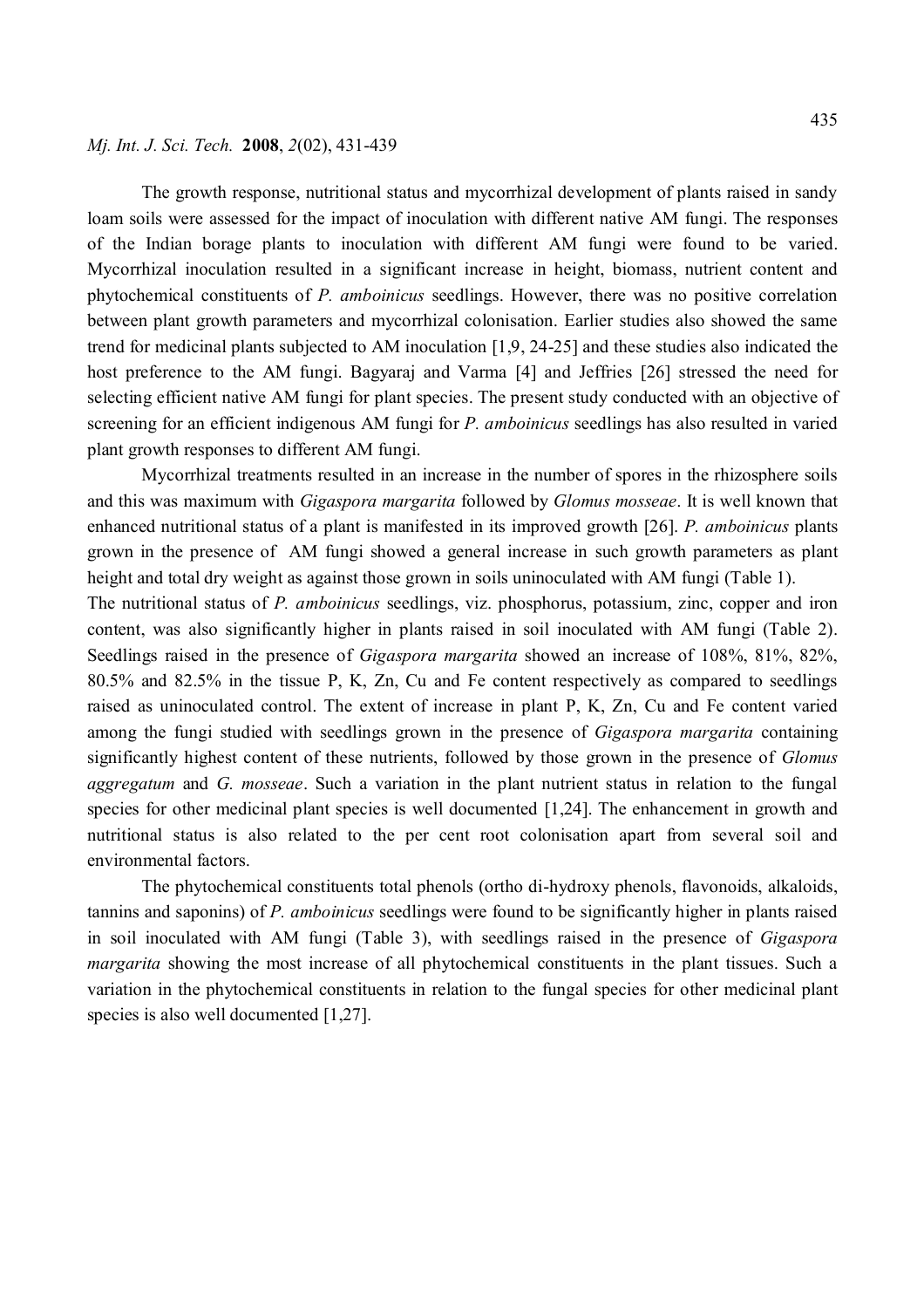**Table 2.** Influence of native AM fungi on P, K, Zn, Cu, and Fe content in shoot and root of *P. amboinicus*

| Treatment                  | Phosphorus<br>content | Potassium<br>content | Zinc<br>content | Copper content<br>$(\mu g$ /plant) | Iron content<br>$(\mu g$ /plant) |
|----------------------------|-----------------------|----------------------|-----------------|------------------------------------|----------------------------------|
|                            | (mg/plant)            | (mg/plant)           | (µg/plant)      |                                    |                                  |
| Control (without AM fungi) | $3.29^{a}$            | $3.2^{\rm a}$        | $162.8^{\rm a}$ | 61.7 <sup>a</sup>                  | $59.5^{\rm a}$                   |
| Acaulospora bireticulata   | $5.50^{b}$            | $4.1^{b}$            | $195.0^{bc}$    | $74.9^{b}$                         | $64.2^{b}$                       |
| Acaulospora scrobiculata   | $5.38^{ab}$           | $4.2^{\circ}$        | $198.5^{b}$     | $105.8^{\circ}$                    | $72.8^\circ$                     |
| Gigaspora margarita        | 6.56 <sup>d</sup>     | $5.4^{\circ}$        | $296.9^{\circ}$ | $112.3^{\text{d}}$                 | $95.6^{\circ}$                   |
| Glomus aggregatum          | $6.23^{\rm d}$        | $4.2^{\circ}$        | $280.9^{\circ}$ | $108.9^d$                          | $92.2^{\rm d}$                   |
| Glomus geosporum           | $5.95^{\circ}$        | $4.4^\circ$          | $241.3^{bc}$    | $98.5^{\circ}$                     | $88.5^{\circ}$                   |
| Glomus mosseae             | $6.35^{\rm d}$        | $4.6^\circ$          | $286.2^{\rm d}$ | $109.2^{\text{d}}$                 | $94.2^{\rm d}$                   |
| Scutellospora heterogama   | $5.45^{b}$            | 3.4 <sup>a</sup>     | $223.2^{bc}$    | $104.4^{\circ}$                    | $88.2^{\circ}$                   |

Note: Means ( $n = 5$ ) in each column followed by the same letter are not significantly different ( $p <$ 0.05) from each other according to DMR test.

**Table 3.** Influence of different native AM fungi on phytochemical costituents in the leaves of *P. amboinicus*

| Treatment                  | Total phenols<br>$(\mu$ g/g fresh<br>wt.) | o-Dihydroxy-<br>phenols<br>$(\mu g/g$ fresh<br>wt.) | Flavonoids<br>$(\mu g/g \, dry)$<br>wt) | Alkaloids<br>$(\mu g/g \,$ dry<br>wt.) | Tannins<br>$(\mu g/g \, dry)$<br>wt) | Saponins<br>$(\mu g/g \,$ dry<br>wt.) |
|----------------------------|-------------------------------------------|-----------------------------------------------------|-----------------------------------------|----------------------------------------|--------------------------------------|---------------------------------------|
| Control (without AM fungi) | $95.0^{\text{a}}$                         | $65.2^{\text{a}}$                                   | $3.12^a$                                | $4.32^{a}$                             | $0.280^a$                            | $0.160^a$                             |
| Acaulospora bireticulata   | $120.5^{\circ}$                           | 75.2 <sup>d</sup>                                   | $3.25^{b}$                              | $4.38^{b}$                             | 0.290 <sup>b</sup>                   | $0.172^{b}$                           |
| Acaulospora scrobiculata   | $114.2^b$                                 | $70.2^{b}$                                          | $3.16^{b}$                              | $4.36^{b}$                             | $0.298^{\rm b}$                      | $0.176^{b}$                           |
| Gigaspora margarita        | $130.5^{\rm d}$                           | $85.4^d$                                            | $3.76^{d}$                              | $5.12^d$                               | $0.435^d$                            | $0.210^d$                             |
| Glomus aggregatum          | $128.2^{\rm d}$                           | $82.3^{d}$                                          | $3.62^{\circ}$                          | 4.86 <sup>c</sup>                      | $0.382^{\circ}$                      | $0.195^{\circ}$                       |
| Glomus geosporum           | $118.5^{b}$                               | $80.5^{\circ}$                                      | $3.58^\circ$                            | $4.82^{\circ}$                         | $0.365^{\circ}$                      | $0.192^b$                             |
| Glomus mosseae             | $129.2^{\text{d}}$                        | $83.4^d$                                            | 3.64 <sup>cd</sup>                      | 5.01 <sup>d</sup>                      | $0.395^d$                            | $0.199^c$                             |
| Scutellospora heterogama   | $115.5^{b}$                               | $72.72^b$                                           | $3.18^{\circ}$                          | $4.38^{b}$                             | $0.3\overline{40^{ab}}$              | $0.185^{b}$                           |

Note: Means ( $n = 5$ ) in each column followed by the same letter are not significantly different ( $p <$ 0.05) from each other according to DMR test.

Other items studied in relation to effects of soil inoculation with AM fungi are shown in Table 4. *Gigaspora margarita* and *Glomus mosseae* inhabited a significantly higher percentage of roots compared to other AM fungi. Similarly, spore number was also highest in the soil samples inoculated with *Gigaspora margarita* followed by soil inoculated with *Glomus mosseae*, indicating a better proliferating ability of these fungi with *P. amboinicus* as the host.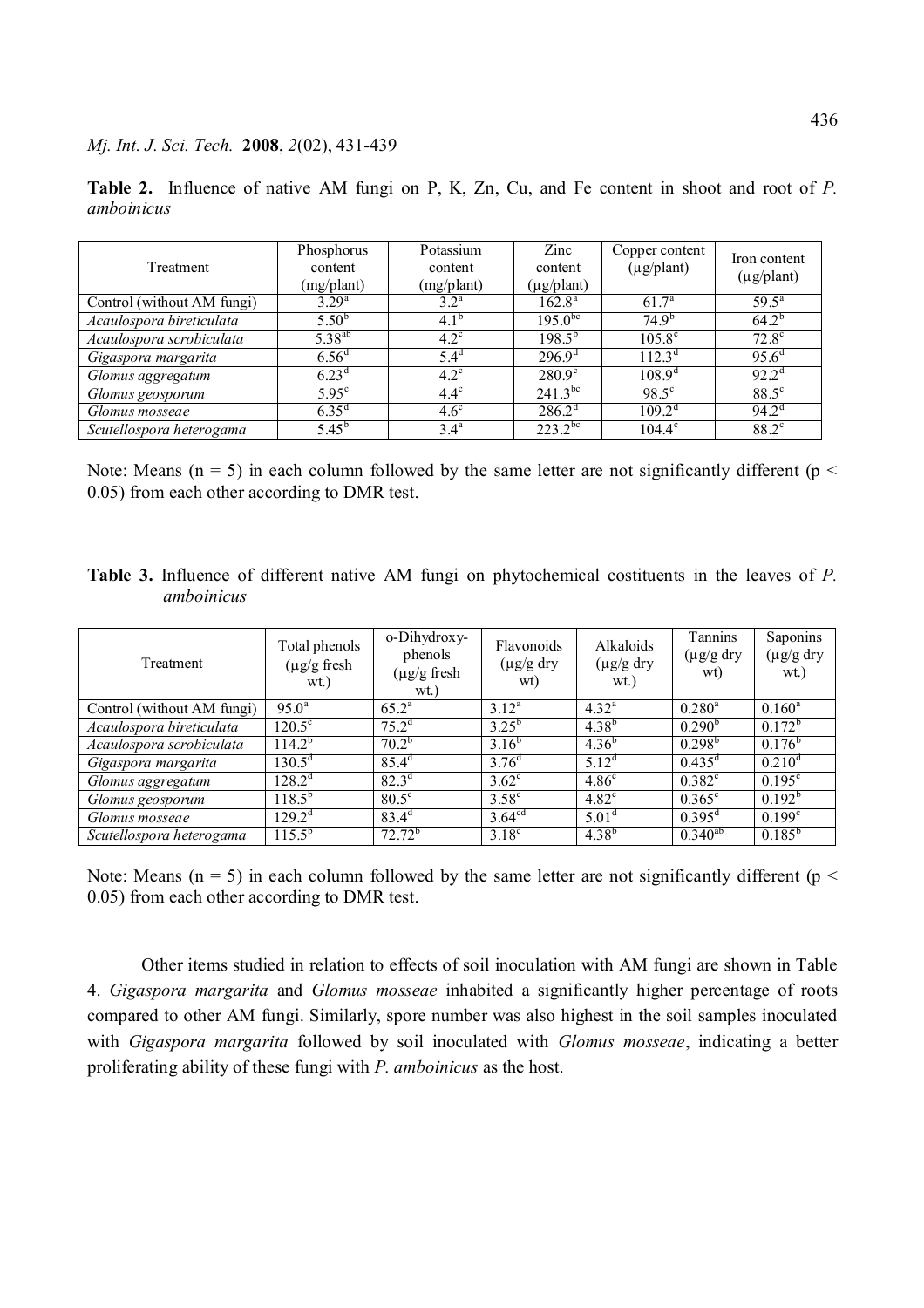**Table 4.** Effects of soil inoculation with AM fungi on per cent root colonisation, spore numbers in root zone soil, percent aggregation of rhizosphere soil, sturdiness quotient, biovolume and quality index of *P. amboinicus*

| Treatment                  | AM<br>fungi<br>colonisation<br>in root $(\% )$ | of<br>Number<br>AM<br>fungi<br>spores $/ 100 g$<br>of soil | Aggrega-<br>tion of soil | <b>Sturdiness</b><br>quotient | Biovolume<br>index | Quality<br>index  |
|----------------------------|------------------------------------------------|------------------------------------------------------------|--------------------------|-------------------------------|--------------------|-------------------|
| Control (without AM fungi) | $0^a$                                          | $0^a$                                                      | 18 <sup>a</sup>          | $16.4^{\rm a}$                | $2442.2^a$         | $0.45^{\text{a}}$ |
| Acaulospora bireticulata   | $53.5^{b}$                                     | $320^{b}$                                                  | 36 <sup>b</sup>          | $16.8^{b}$                    | $2526.4^{b}$       | $0.46^{b}$        |
| Acaulospora scrobiculata   | $45.5^{b}$                                     | $310^b$                                                    | 39 <sup>b</sup>          | $16.9^{b}$                    | $2527.2^{b}$       | $0.47^{\rm b}$    |
| Gigaspora margarita        | $92.5^{\rm d}$                                 | 760 <sup>d</sup>                                           | $52^{\circ}$             | $17.4^d$                      | $3245.4^d$         | $0.58^{d}$        |
| Glomus aggregatum          | $85.5^{\text{cd}}$                             | 680 <sup>cd</sup>                                          | $48^\circ$               | $17.1^{\circ}$                | $3162.8^{\circ}$   | $0.55^{\circ}$    |
| Glomus geosporum           | 82.0 <sup>cd</sup>                             | 620 <sup>cd</sup>                                          | $42^{\circ}$             | $16.9^{\circ}$                | $2526.4^{b}$       | 0.47 <sup>b</sup> |
| Glomus mosseae             | $88.5^{\text{cd}}$                             | 690 <sup>cd</sup>                                          | $45^{\circ}$             | $17.2^{\rm d}$                | $2975.9^{b}$       | $0.56^{\circ}$    |
| Scutellospora heterogama   | $63.0^\circ$                                   | $460^{\circ}$                                              | 32 <sup>b</sup>          | $16.6^{b}$                    | $2469.4^{b}$       | $0.46^{b}$        |

Note: Means ( $n = 5$ ) in each column followed by the same letter are not significantly different ( $p <$ 0.05) from each other according to DMR test.

Mycorrhizal fungi are also implicated in soil structure improvement by increasing soil aggregation by their hyphae [28]. Soil aggregation is a measure of the amount of extramatrical hyphae, which is in turn related to the efficiency of the fungus [24]. This observation is further strengthened by the present study as mycorrhizal fungi used in this study significantly improved the aggregation of soil compared to that of the control (Table 4). Soil aggregation was highest in soil inoculated with *Gigaspora margarita* and *Glomus aggregatum* in that order. Other seedling parameters (sturdiness quotient, biovolume index and quality index) were also found to be all higher than those of the control, the increase being to the extent of 6.08%, 33.20% and 29.4% respectively (Table 4). Such values indicate a sturdier stem and a greater dry weight of the plant, qualities which are desirable among nursery seedlings [1,18].

AM fungi differ greatly in their symbiotic effectiveness which depends on their preference for particular soils or host plant specificity [29], direct ability to stimulate plant growth, rate of infection, competitive ability, and tolerance to applied chemicals. Giving weighting to quality index, but not neglecting the other parameters, *Gigaspora margarita* and *Glomus mosseae* were found to be the best and the next best fungus respectively for inoculating *P. amboinicus* in the nursery in order to obtain healthy, vigorously growing seedlings that could establish and perform better when planted in sandy loam soils.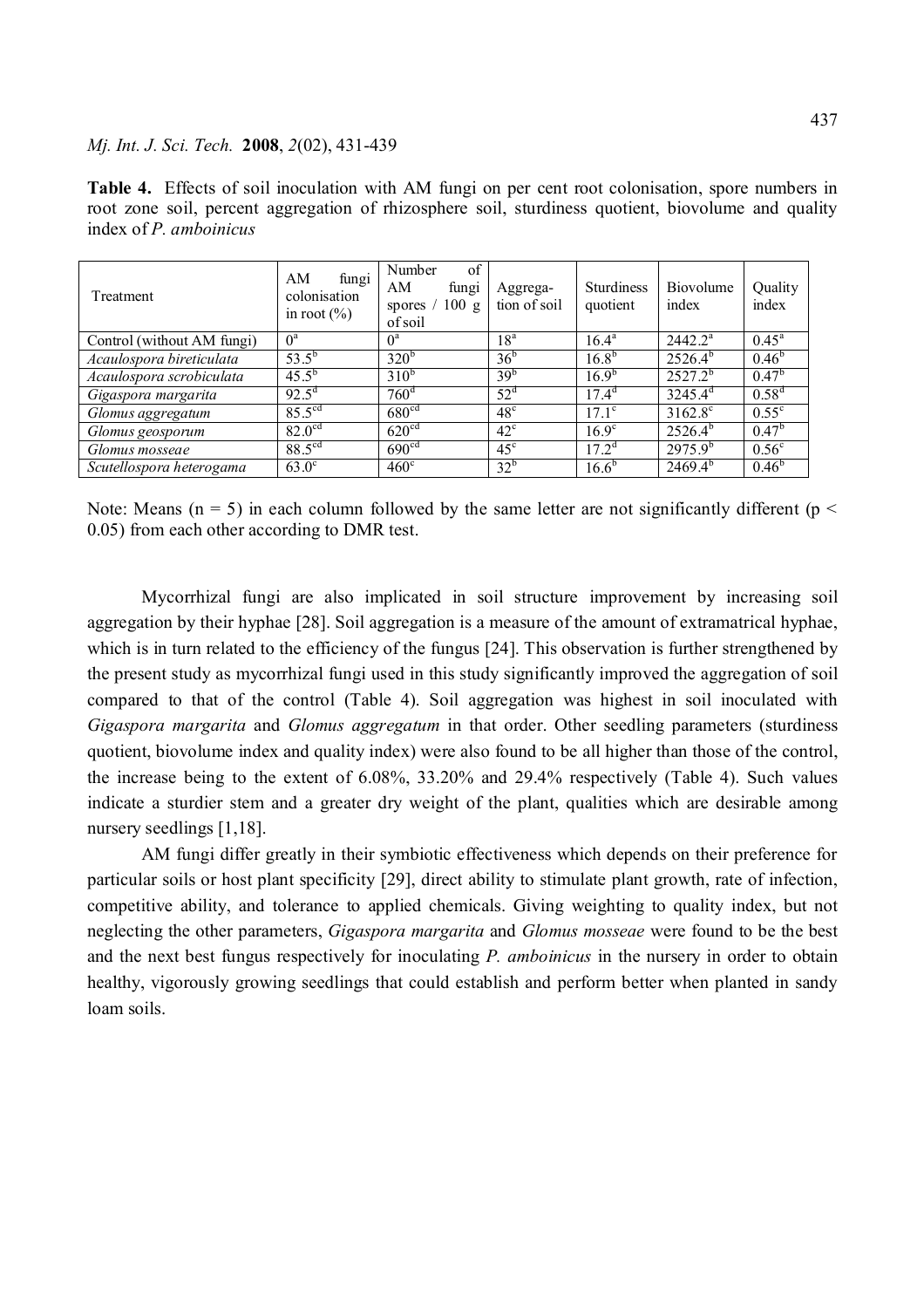#### **Conclusions**

*P. amboinicus* seedlings show varied responses to different AM fungi, with *Gigaspora margarita* confering greater benefits compared to all other fungi used in this study. Further consideration of the ability for higher root colonisation, plant biomass, biovolume index, and mineral and phytochemical constituents suggested that a clear and specific relationship exists between a particular species of fungus and the plant.

#### **References**

- 1. S. K. Rajan, D. J. Bagyaraj, and J. Arpana, "Selection of efficient arbuscular mycorrhizal fungi for inoculating *Acacia holosericea*", *J. Soil Biol. Ecol.*, **2004**, *24*, 119-126.
- 2. M. Brundett, "Mycorrhizas in natural ecosystem", *Adv. Ecol. Res.*, **1991**, *21*, 171-313.
- 3. J. L. Harley and S. E. Smith, "Mycorrhizal Symbiosis", Academic Press, London, **1983**, p. 245.
- 4. D. J. Bagyaraj and A. Varma, "Interactions between arbuscular mycorrhizal fungi and plants: their importance in sustainable agriculture in arid and semi arid tropics", *Adv. Microb. Ecol.*, **1995**, *14*, 119-142.
- 5. M. Giovannetti and V. Gianinnazzi-Pearson, "Biodiversity in arbuscular mycorrhizal fungi", *Mycol. Res.*, **1994**, *98*, 705-715.
- 6. R. M. Miller, A. G. Jarstfer, and J. K. Pillai, " Biomass allocation in an *Agropyron smithi Glomus* symbiosis", *Am. J. Bot.*, **1987**, *74*, 114-122.
- 7. R. T. Koide, "Nutrient supply, nutrient demand and plant response to mycorrhizal infection", *New Phytol.*, **1991**, *117*, 365-386.
- 8. M. Gupta and K. K. Janardhanan, "Mycorrhizal association of *Glomus aggregatum* with palmarosa enhances growth and biomass", *Plant and Soil*, **1991**,*131*, 261-263.
- 9. N. Earanna, A. A. Farooqi, D. J. Bagyaraj, and C. K. Suresh, "Influence of *Glomus fasciculatum* and plant growth promoting rhizo-microorganism on growth and biomass of periwingkle", *J. Soil Biol. Ecol.*, **2002**, *22*, 22-26.
- 10. J. W. Gerdemann and T. H. Nicolson, " Spores of mycorrhizal *Endogone* species extracted from soil by wet sieving and decanting", *Trans. Br. Mycol. Soc.*, **1963**, *46*, 235-244.
- 11. J. M. Trappe, "Synoptic key to the genera and species of zygomycetous mycorrhizal fungi", *Phytopathology*, **1982**, *72*, 1102-1108.
- 12. N. C. Schenck and Y. Perez, "Manual for the Identification of VA Mycorrhizal Fungi", 3rd Edn., INVAM Publications, University of Florida, Gainesville, **1990**, p. 245.
- 13. W. M. Porter, "The most probable number method for enumerating propagules of VAM fungi in soil", *Aust. J. Soil Res.*, **1979**, *17*, 515-519.
- 14. M. Giovannetti and B. Mosse, "An evaluation of techniques to measure vesicular-arbuscular infection in roots", *New Phytol*., **1980**, *84*,489-500.
- 15. J. H. Phillips and D. S. Hayman, "Improved procedures for clearing roots and staining parasitic and vesicular arbuscular mycorrhizal fungi for rapid assessment of infection", *Trans. Br. Mycol. Soc.*,**1970**, *55*, 158-161.
- 16. C. H. M. Van Bavel, "Mean weight diameter of soil aggregates as a statistical index of aggregation", *Soil Sci. Soc. Am. Proc.*, **1980**, *14*, 20-23.
- 17. M. L. Jackson, "Soil Chemical Analysis", Printice Hall of India, New Delhi, **1973**, p 239.
- 18. G. E. Hatchell, "Production of bare root seedlings", *Proc. 3rd Bio. South S. I. Res. Conf.*, **1985**,